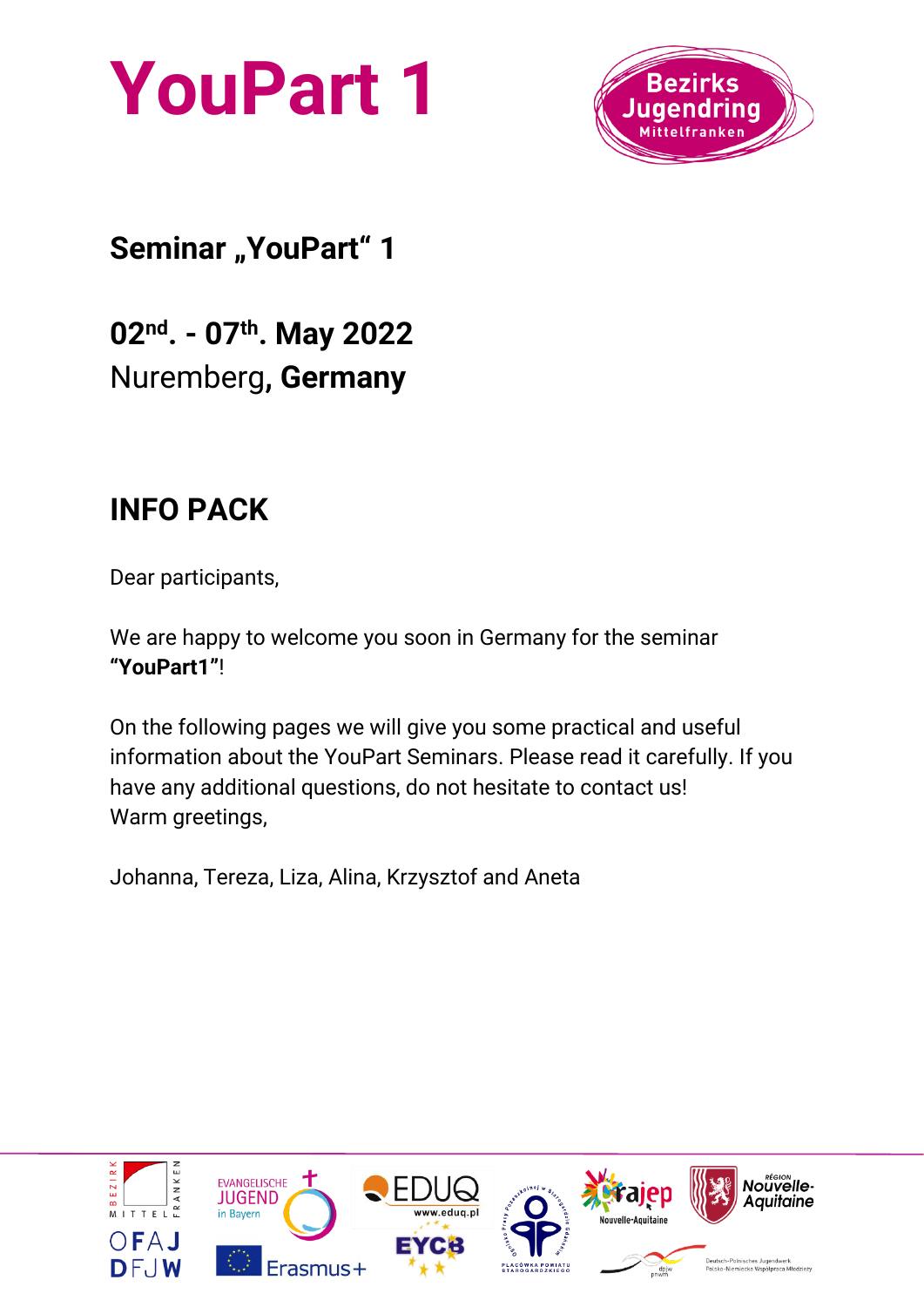

### **Our contacts:**

**Project coordinator:**  Germany: Aneta Reinke +49 16097635574 (WhatsApp, massanger) E-mail: [aneta.reinke@bezjr-mfr.de](mailto:aneta.reinke@bezjr-mfr.de)

Czech Republic:

Tereza Homulková (+420) 720 971 620 email: info@eycb.eu

France: Liza Merchaoui +33 0524738360 lm.crajep.nouvelleaquitaine@gmail.com

Poland: Krzysztof Strzelinski +48 (607) 730191 krzysztof.s70@wp.pl

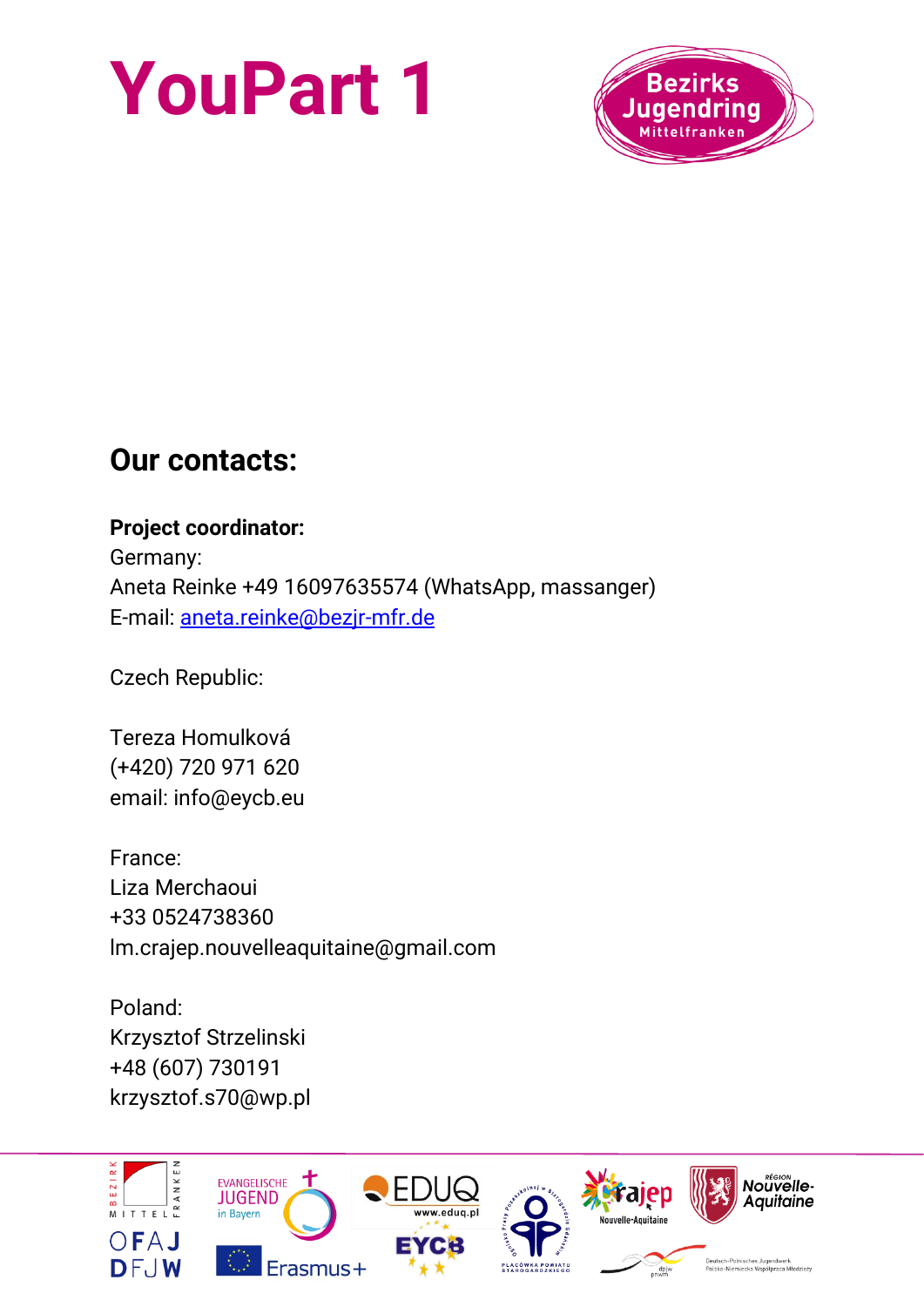

## **Dates**

The seminar will start on **Monday 02. of May (**arrival day) and will finish on **Saturday May of 07.** (departure day) **after lunch about 1:00 p.m. Monday, 02nd May**

2:00 - 3:00 p.m. - Check In 3:00 p.m. - your room can be occupied 3:30 p.m. - start of program

Please arrange your arrival and departure according to the beginning and end of the seminar.

If you arrive earlier, you can store your luggage in the conference room. If you need to do it, let us know in advanced.

Our Team will be in the conference room from 1. p.m. The conference room´s name is Eppeleinsaal.

## **Seminar Venue**

The Hostel is centrally located, just above the historic city centre, in the 500 year-old Kaiserstallung building, with a magnificent view of the historic city centre.

The venue is **Jugendherberge Nürnberg Burg 2, 90403 Nürnberg**

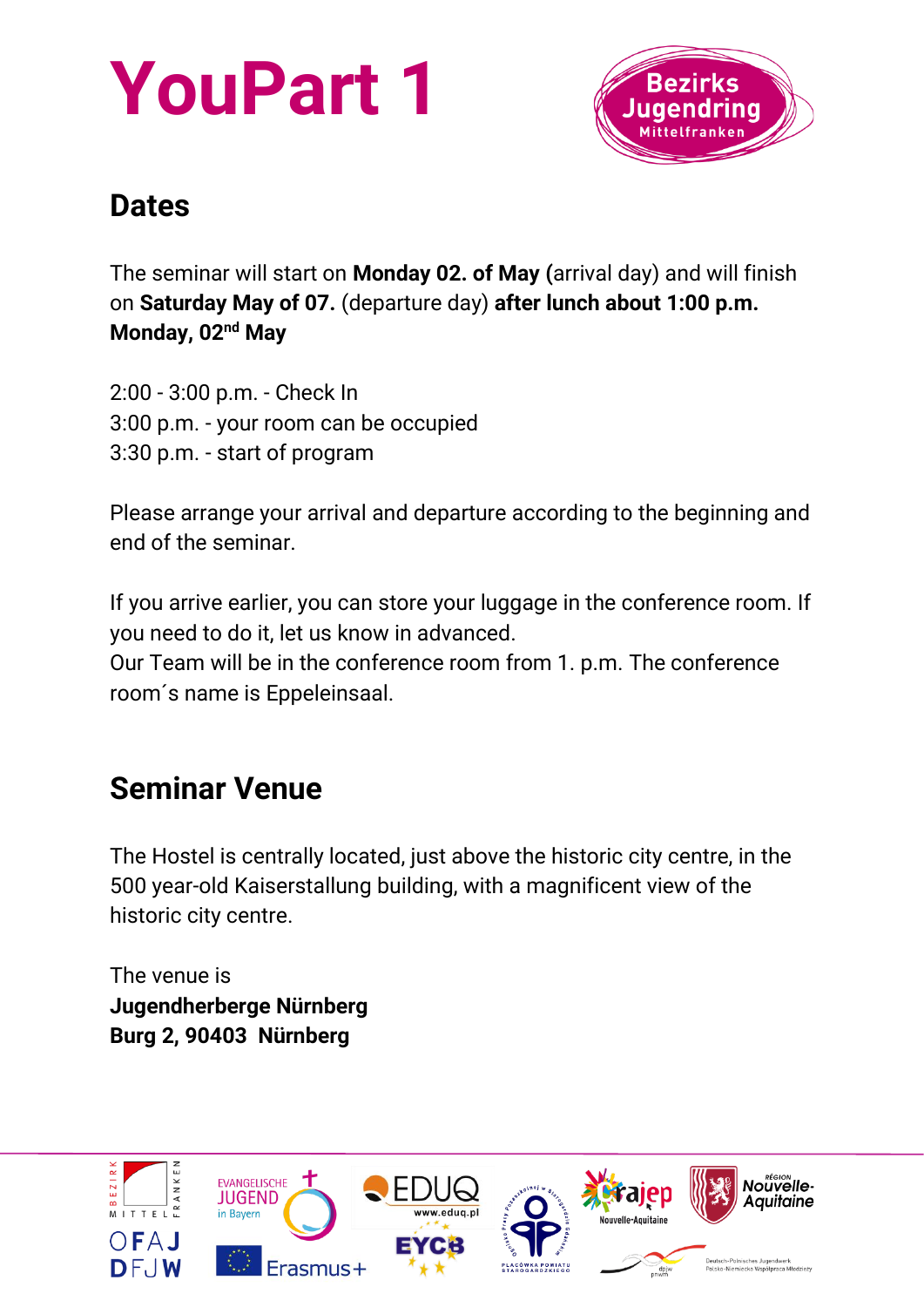



### **Accommodation:**

will be in **double room.** Bed linen and towels are provided. If you want a single room, please contact us for that we try arrange it. For single rooms you have to pay extra. About 30€ each day.

Breakfast, lunch and dinner are included in our seminar. It will be provided at the restaurant of the Youth Hostel, according to the specific food needs of the participants from the application forms You need to find the way to kitchen on yourself
subset

Breakfast: 07:30 - 10:00 Lunch: 12:00 - 13:00<br>Dinner: 17:30 - 19:30  $17:30 - 19:30$ 

According to our program we´ll have some times to eat on other locations. We will inform you.

If you come to Nuremberg a day earlier or you stay longer, you need to cover this extra cost for accommodation and food by yourselves. If you need help booking the extra night, please let us know in advance.

Please keep in mind that the Youth Hostel has been built with great efforts and dedication. There are strict rules to be followed, which you will get to know when you arrive. However, we ask you to take care of the facilities. In case there are damages, you will be asked to cover for repairs.

Contact details of the seminar venue: Phone: [+49 911 2309360](about:blank) (Reservierung) Fax: [+49 911 23093628](about:blank) e-mail: [nuernberg@jugendherberge.de](mailto:nuernberg@jugendherberge.de)

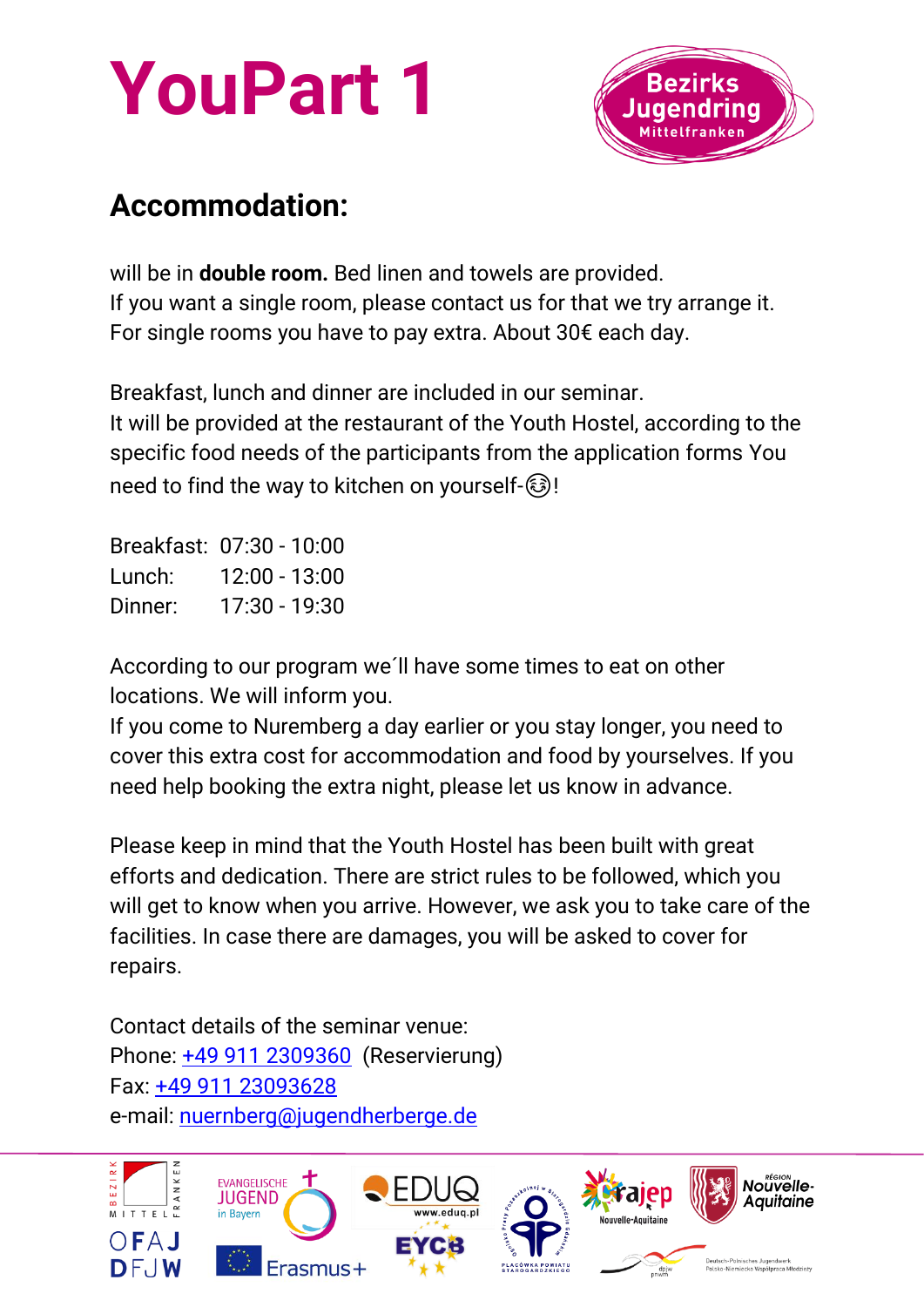

#### **How to get to the venue?**

[https://www.google.de/maps/place/DJH+Jugendherberge+N%C3%BCrnberg/@49.4](https://www.google.de/maps/place/DJH+Jugendherberge+N%C3%BCrnberg/@49.4582763,11.0756585,17z/data=!3m1!4b1!4m8!3m7!1s0x479f57b0692a76ef:0xb3af0a2e1a2f8d3b!5m2!4m1!1i2!8m2!3d49.4583268!4d11.0778174) [582763,11.0756585,17z/data=!3m1!4b1!4m8!3m7!1s0x479f57b0692a76ef:0xb3af0a](https://www.google.de/maps/place/DJH+Jugendherberge+N%C3%BCrnberg/@49.4582763,11.0756585,17z/data=!3m1!4b1!4m8!3m7!1s0x479f57b0692a76ef:0xb3af0a2e1a2f8d3b!5m2!4m1!1i2!8m2!3d49.4583268!4d11.0778174) [2e1a2f8d3b!5m2!4m1!1i2!8m2!3d49.4583268!4d11.0778174](https://www.google.de/maps/place/DJH+Jugendherberge+N%C3%BCrnberg/@49.4582763,11.0756585,17z/data=!3m1!4b1!4m8!3m7!1s0x479f57b0692a76ef:0xb3af0a2e1a2f8d3b!5m2!4m1!1i2!8m2!3d49.4583268!4d11.0778174)

### **As part of your personal effort we encourage you to consider travelling to Germany using environmental friendly ways (bus, train, etc.).**

#### **Public transport:**

Take an ICE, IC or regional train to Nuremberg. From Nuremberg Hauptbahnhof (Hbf - main station), it is about a 20 minute walk through the historic city centre and up Burgberg. Alternatively, take the U-Bahn (underground) to Lorenzkirche (next stop), from there it is about a 10-minute foot walk.

You can also take the bus in the direction of Grossreuth at Heilig-Geist-Spital up to Maxtor. From there, it is about a 5-minute walk

### **By car**

- Coming from any motorway exit, follow the signs to the city centre, then to "Nördliche Altstadt" and then to the Youth Hostel. Nuremberg Youth Hostel does not have any parking spaces of its own. However, you can pull up in front of the Youth entrance to load or unload your luggage.

### **Parking for cars**

- 1. Northern part of Altstadtring: on the street at "Vestnertorgraben" and "Maxtorgraben". One-way streets with parking bays, about a 5-minute walk to the Youth Hostel.
- 2. "P+R" (Park and Ride) parking spaces outside the historic city centre, all of which have a direct connection by U-Bahn (underground) to "Lorenzkirche" station, about a 10-minute walk from the Youth Hostel.

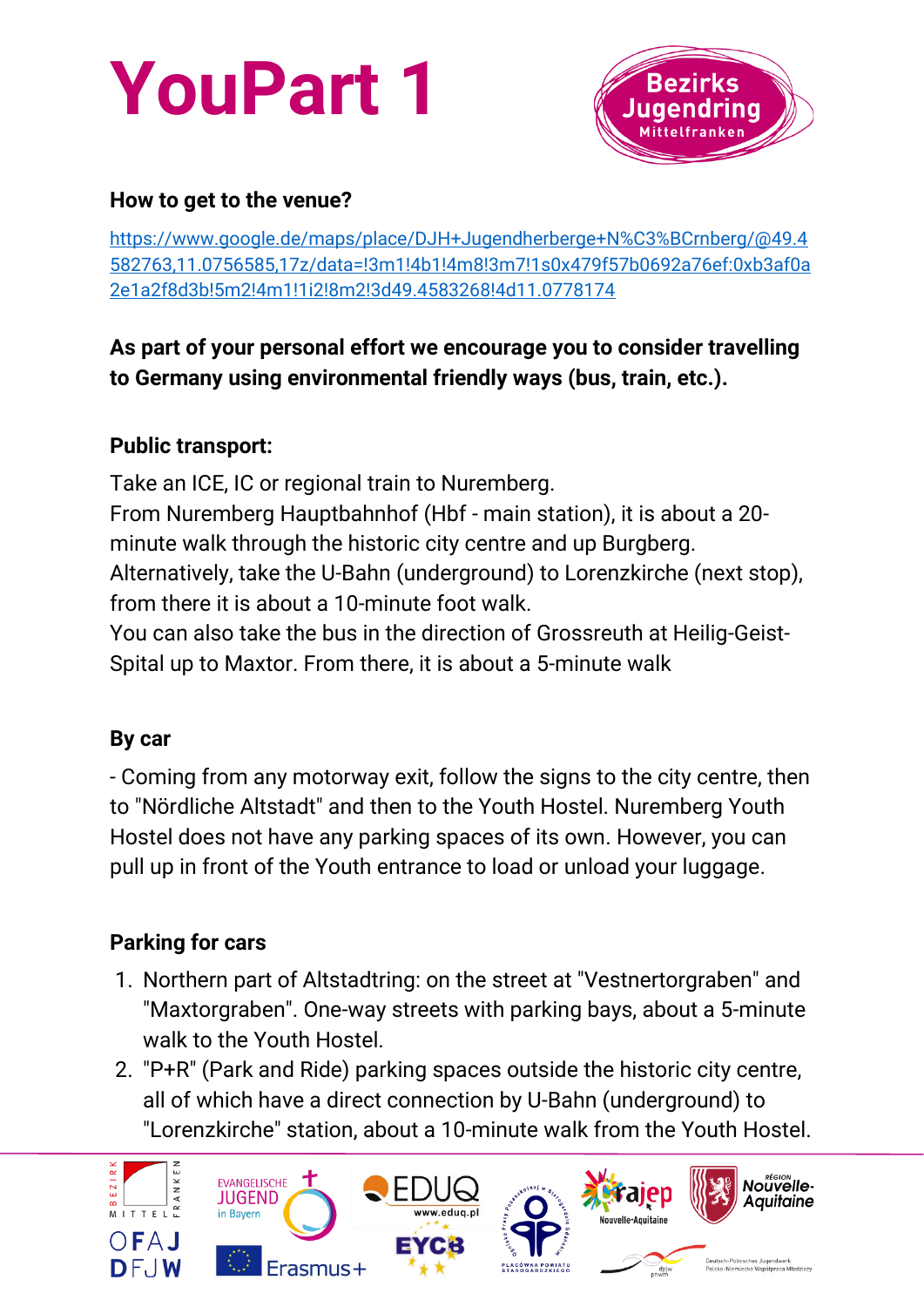

- 3. Car parks in the historic city centre, easy to reach on foot, but incur costs.
- 4. Parking spaces on the streets immediately by the Hostel are generally reserved for holders of a residential parking permit. They can be used, but only for a very strictly limited period.

### **Parking for coaches:**

- 1. Parking spaces at "Vestnertorgraben" on the northern Altstadtring, about 8 spaces available, time limit applies.
- 2. Big parking lot at the trade fair with direct U-Bahn (underground) connection to "Lorenzkirche"

#### **If you arrive by bus - From bus Bahnhof ZOB.**

You need to go through the city about 15 Min. walk.

#### **From airport:**

|                   | <b>Where?Start</b> | <b>By</b>              | <b>Time</b>   |
|-------------------|--------------------|------------------------|---------------|
| <b>Departures</b> | Nürnberg           | U <sub>2</sub> (Metro) | 10 Min.       |
|                   | Flughafen          |                        |               |
| Change            | Nürnberg           | <b>Bus 36</b>          | <b>5 Min.</b> |
|                   | Rathenauplatz      |                        |               |
| <b>Arrival</b>    | Nürnberg           | walk                   | <b>5 Min.</b> |
|                   | <b>Burgstraße</b>  |                        |               |
| And on foot       | Nürnberg, Burg     |                        |               |
|                   | 2                  |                        |               |

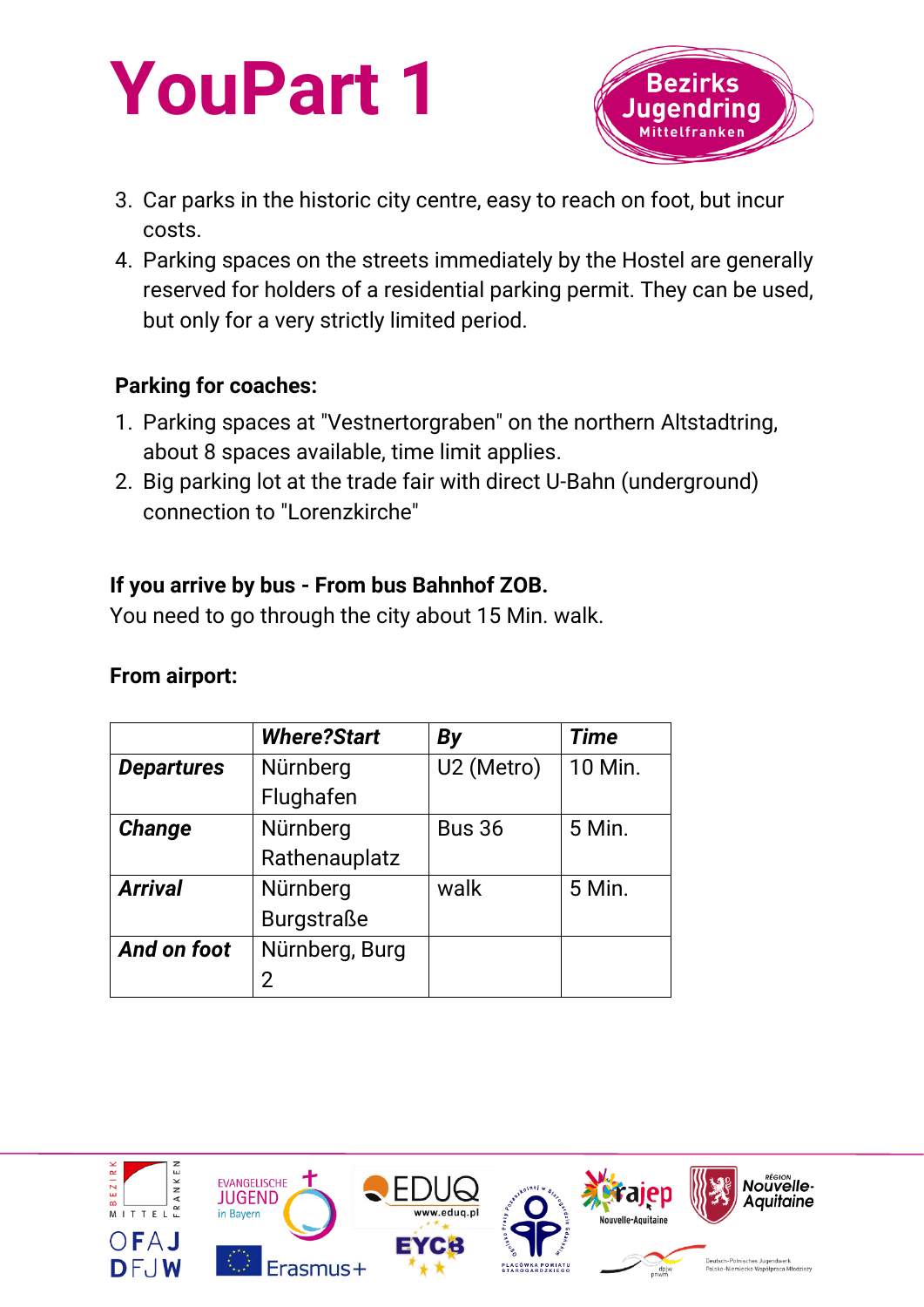

### **Public Transport in Nuremberg**

Single ticket for public transports in Nuremberg costs  $3.20 \epsilon$ , if you buy your ticket online it costs 2,75€.

You can also take a 4 tickets-card for 11€.

Tickets only public transports in Nuremberg can be bought from the ticket machines at the metro entrances or the desks inside the metro stations. The metro goes from 5:00 until 00:00.

#### **Taxi**

Please note: Costs for taxis can't be reimbursed through the project. The taxi fees are not so high. It costs about 22€.

In case you decide to take a taxi first check if it has a **working meter counting the price per km**. The fees should be clearly visible somewhere on the windows of the car.

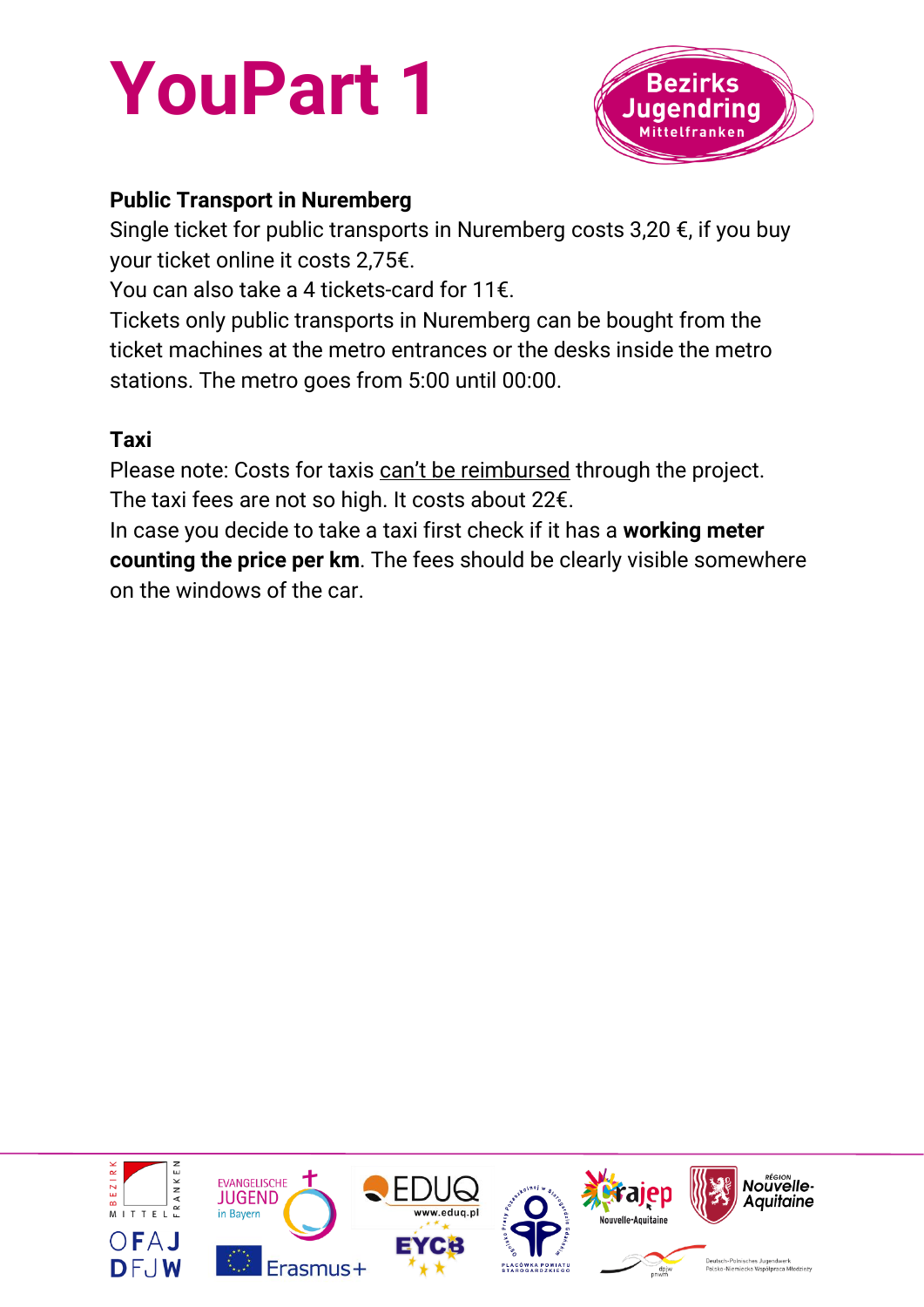

## **Travel costs**

### **Before booking you need to keep contact to the national coordinator!!**

**Travel costs** are covered according to the Erasmus+ programme distance band calculator and they include the transport from your place of living to the training venue, round trip.

Please, note the maximum of your travel costs, only the cheapest means of transport / fares are covered by the project. Costs for using a taxi are not allowed to be reimbursed.

**Czech Republic** – up to 175 Euro **Germany** – up to 20 Euro **Poland** – up to 275 Euro **France** – up to 275 Euro

The reimbursement of the travel tickets will be done after the training course, **after the participants provide**

**- all the original travelling documents and** 

**- complete the evaluation form sent by the Mobility tool of Erasmus+ programme.** 

**Please keep all the travel documents, invoices, boarding passes, plane tickets, bus/train tickets and proofs and all invoices of tickets.** 

F.e. It is not allowed to travel from Czech Republic to Germany through London or Moskau. You need to take the best connection but also the smartest.

### **Insurance**

Participants from EU countries are advised to take their **European health insurance cards**. During the seminar you will get insurance. For travel you need to do it on yourself.

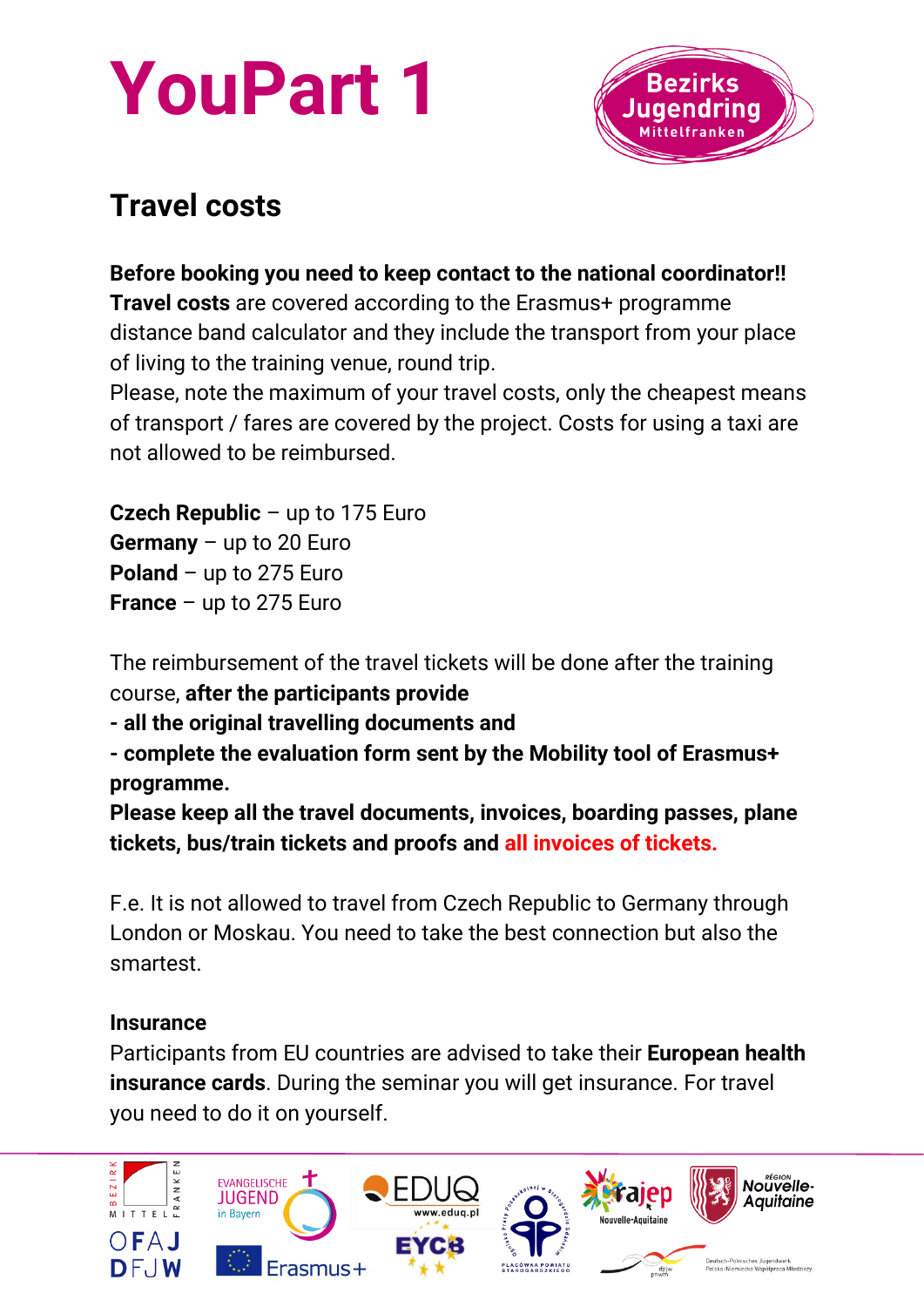

## **What to bring**

Please prepare and bring the following with you:

- Bring some sweets or other things you like to eat and share with others
- Take some 10-15 minutes alone with yourself and prepare a **short information about you and your organization (See** Homework: Short Information about me and my Organization- a form to fill in!! **)**
- Bring materials, objects, pictures, stories representing your organization or projects, **you can use it to present your organization, project or group**
- Each national group should prepare a presentation on the subject of youth participation in my country (f.e. datas, facts, examples for participation projects, main problems etc.) You are going to present it during the meeting with politicians.
- if you want to contribute to seminar f.e. prepare some language games or something similar, please let us know. The evenings are up to the group to organize. So if you have any games or you play a musical instrument, bring it on and let's have great evenings together!
- Some **pocket money** for leisure time and drinks.
- please bring **warm clothes** and **comfortable shoes**, Please take a rain jacket. Umbrella could be useful as well. Depending on the weather, so before packing, check the weather forecast
- In case you need some **special medication**, please provide it in advance
- Your ID, Passport, Covid 19-Passport, Visa if needed, European Health Insurance Card.

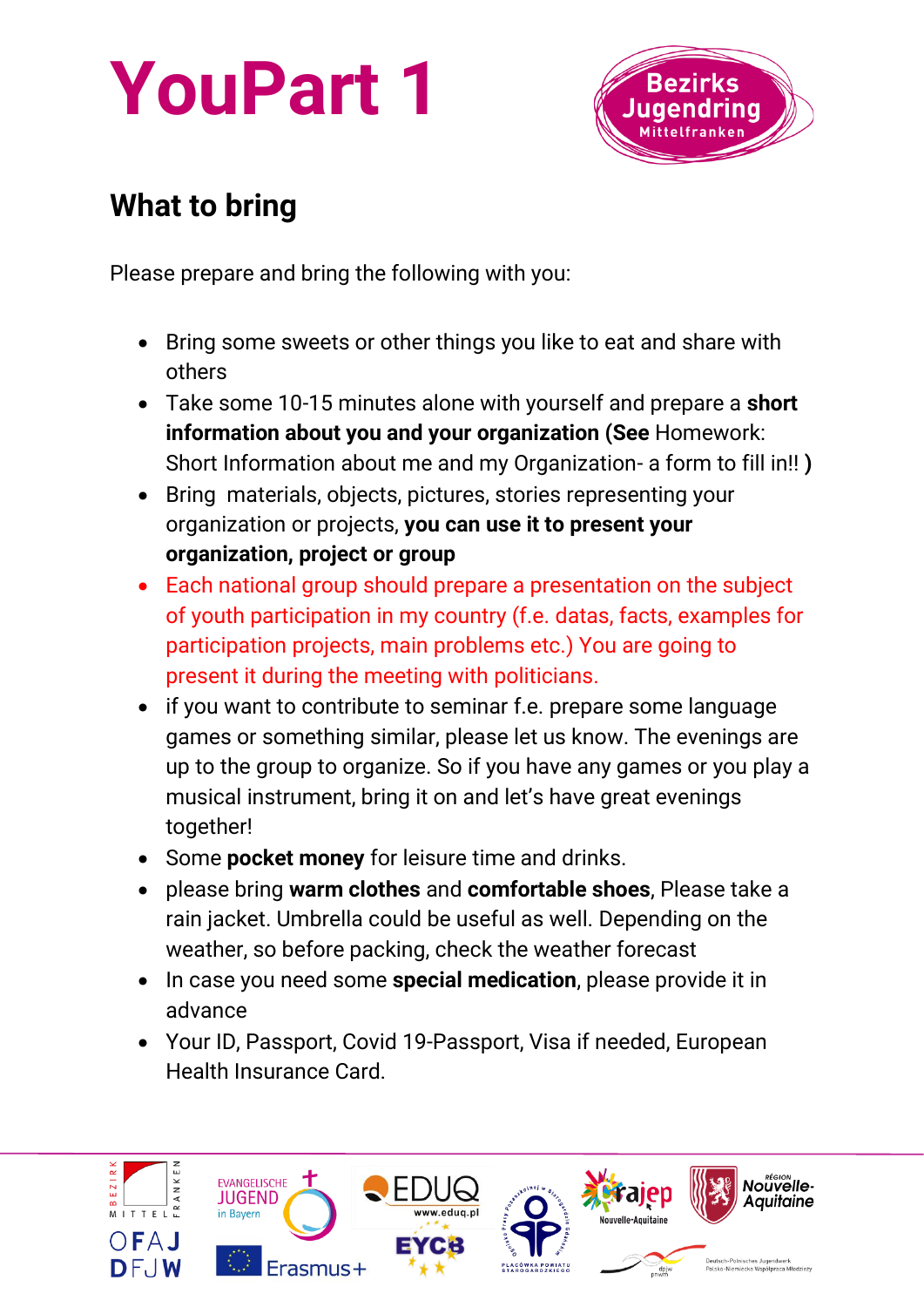



## **COVID 19-Information (01.02.2022)**

**It can change, please check the information before the seminar on our padlet.**

- You need to be vaccinated. Your Covid pass need to be valid. (You need 3 vaccinations)
- You need to have a negative test. You can make the test during the check in to the seminar.
- We have to wear masks e.g. bus, shops, etc. It is obligatory to wear FFP2-maska
- During the seminar we will have to keep our distance and disinfect hands and do tests.

#### **Communication channels**

You can reach us on the phone numbers given in the Contacts section above.

#### **Program and the important and latest Information**

Provisional Program and the current information of the seminar will you find here. They can change often, so follow us:

#### *<https://padlet.com/bezjr2/YouPartSeminar>*

*Password: YouPart!1234*